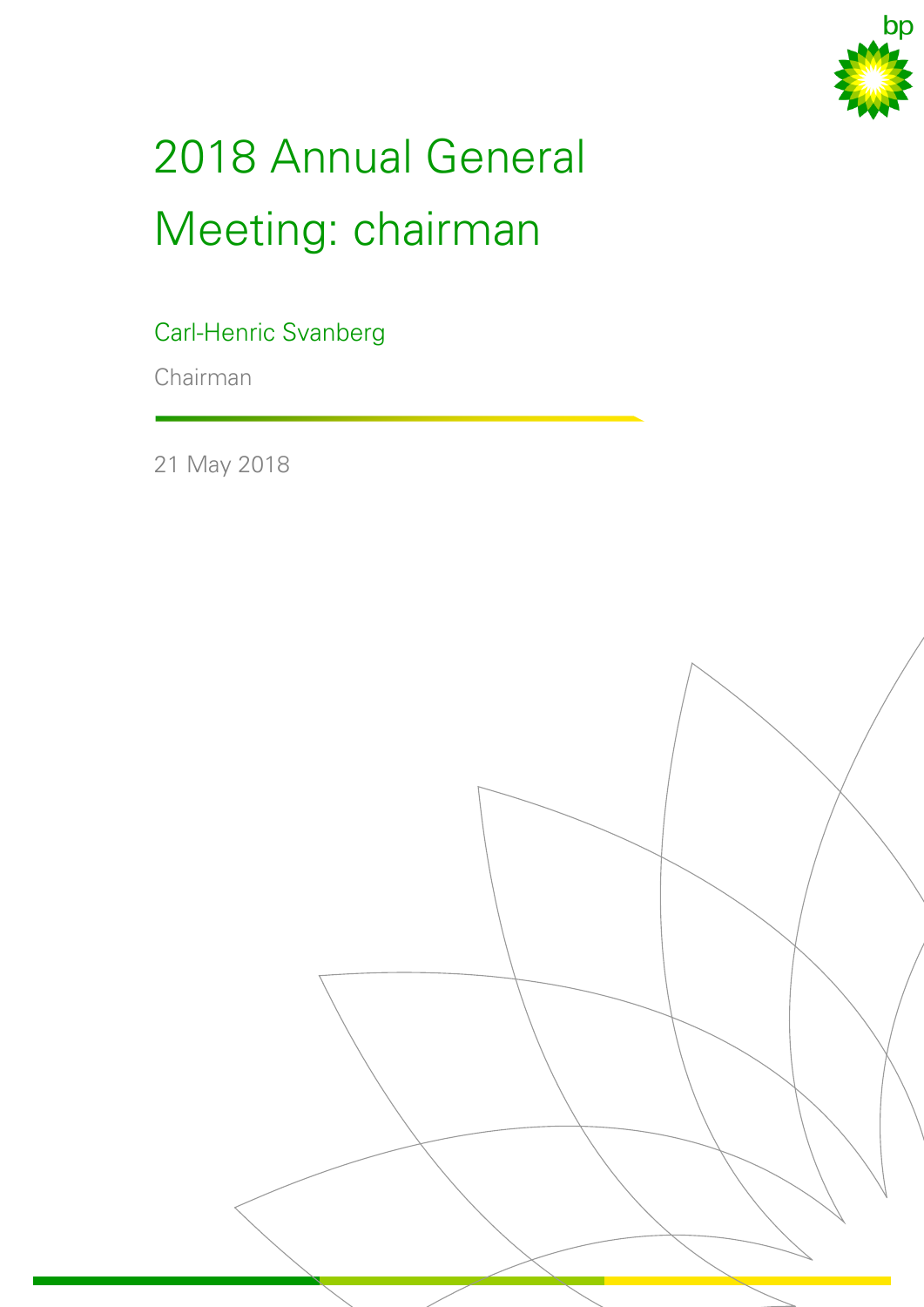

Good morning,

Welcome to the 2018 BP Annual General Meeting.

I am Carl-Henric Svanberg, your Chairman.

Thank you for joining us.

Today, we are going to discuss 24 resolutions.

These are set out in the Notice of Meeting.

I would like to start with formally proposing all those resolutions.

We will discuss them and vote on a poll at the end of the meeting.

I am pleased that the Board has travelled to Manchester for this meeting.

I will say why in a moment.

But first, we recognize that we are here as the city remembers the tragic events from one year ago. Exactly one year ago tomorrow.

On that day the world came together with Manchester – in shock and also in solidarity.

We do so again today as we remember - and we recognize the way Manchester shows us how to respond.

This is a special city.

It is the first time ever that we hold our AGM outside London.

So why Manchester?

More than 40% of our shareholders in the UK live north of Birmingham.

We considered that and it's only right that we come here and meet more of you.

BP has many connections to Manchester.

UK's first city airport was built here in the 1920s and we supplied fuel for the planes.

We were also already supplying marine fuels here – so we go back at least a century.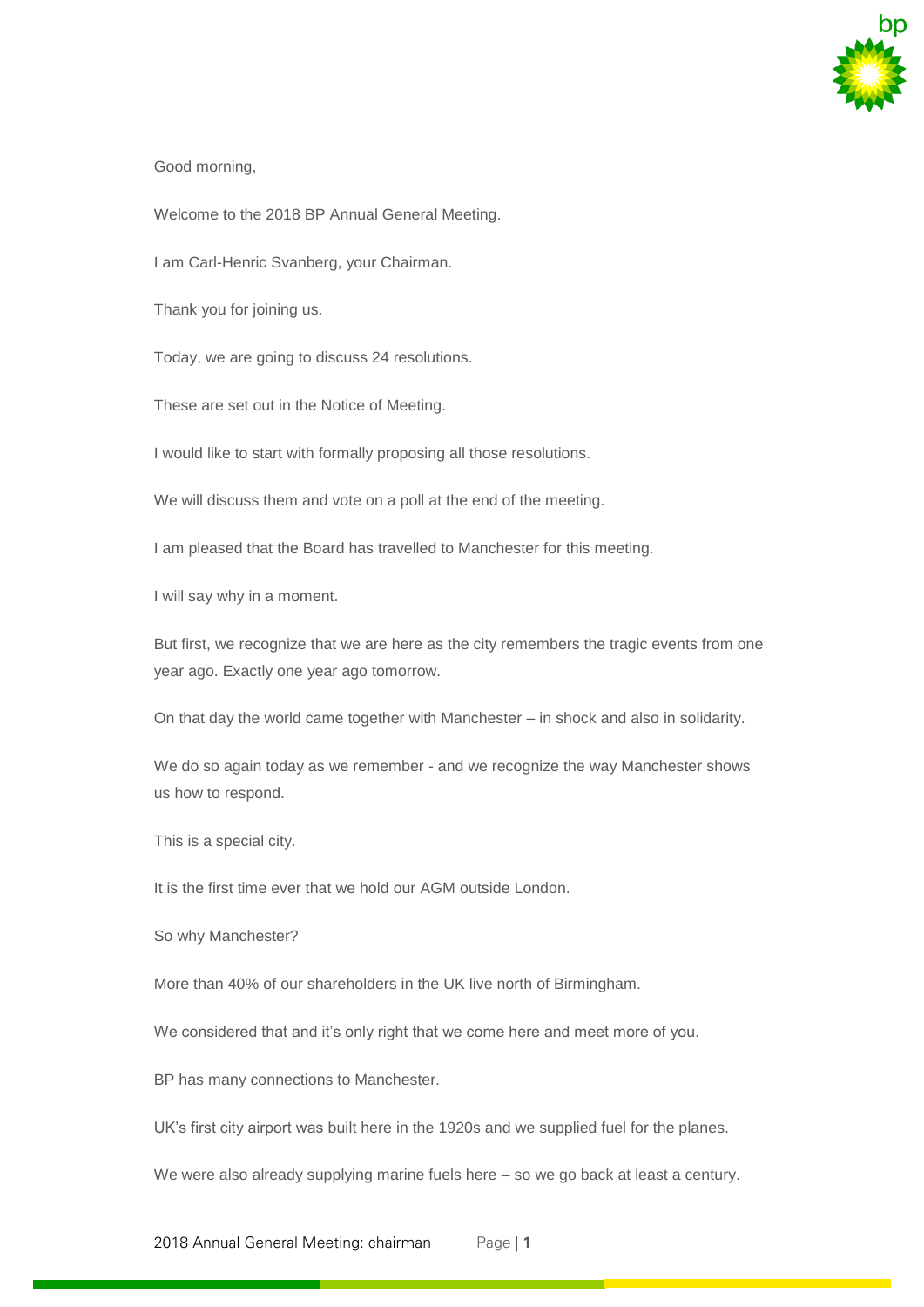

We have many suppliers today in this area and we have a strong relationship with Manchester University.

The International Centre for Advanced Materials, as an example, is doing some great work.

We'll keep the location of the AGM under review and may well rotate venues between London and other cities.

And, as time goes on, we might even consider live connections between many venues.

But this will clearly be something for my successor to decide.

As you all know, I am standing down at the end of this year and the Board has appointed Helge Lund as my successor.

Helge has had an impressive career so far, much of it in the oil and gas industry.

He has global experience and the skills and character to lead this great Board as it guides BP on its future path.

I would like to take a moment to pay tribute to my predecessor as Chairman, Peter Sutherland, who so sadly died earlier this year.

Peter led the Board for 12 years. He was a great Chairman who worked with John Browne through the consolidation of the industry.

Peter always enjoyed meeting shareholders at the AGM and all the different questions. I think that it was the barrister in him.

But Peter was a man who walked on many stages as an advocate for business, global trade and migration.

He believed in the benefits each can bring to people and nations. Latterly he worked as a UN special representative for international migration.

We miss Peter. He played a major role in BP's transformation to a global energy company.

We send our best wishes to his widow Maruja and his family.

I truly enjoy these meetings as well.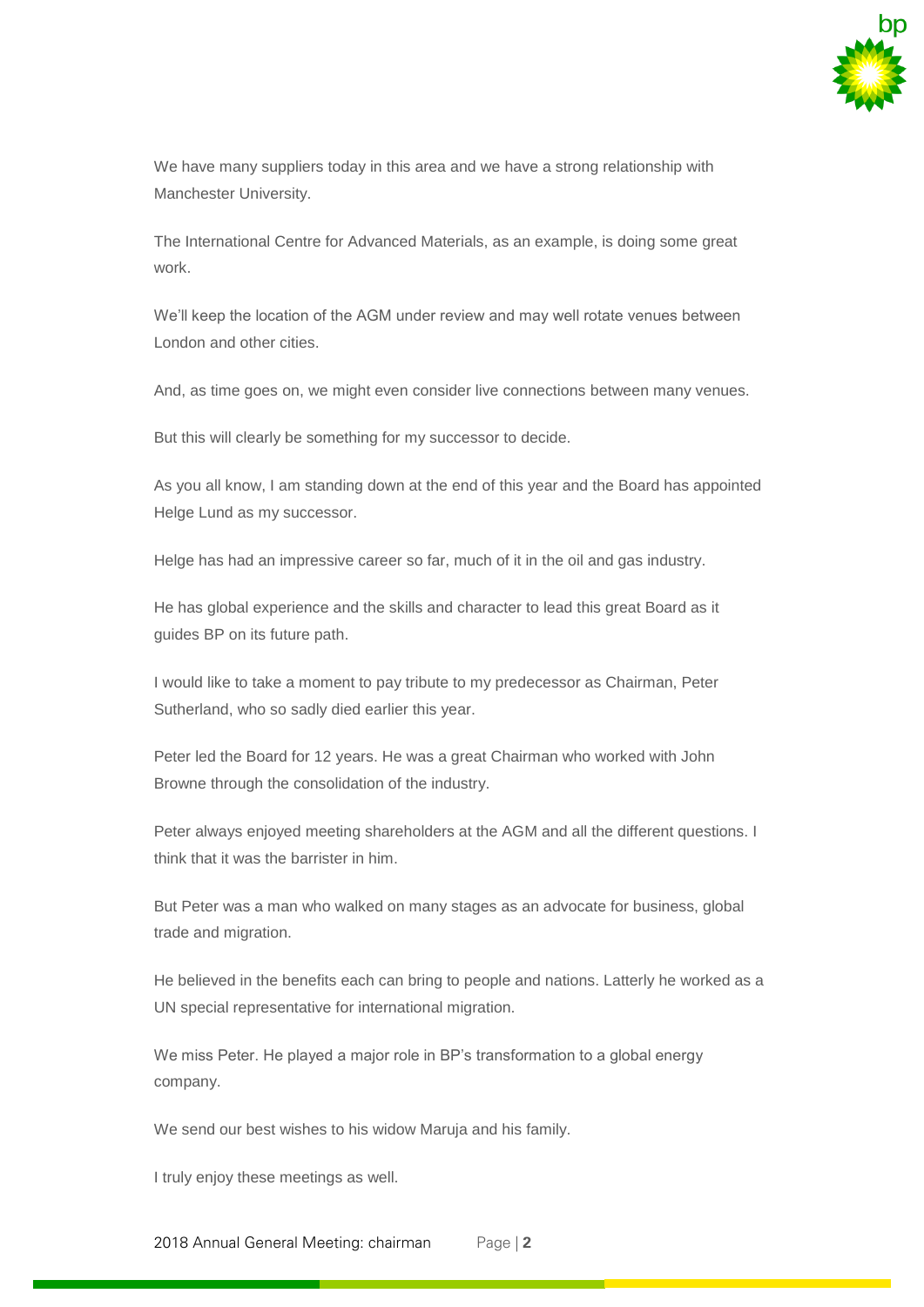

It gives you, our shareholders, an opportunity to ask any relevant questions – and a chance for me and my colleagues to talk about your great company.

So, where is BP now and where are we heading?

Our performance is being recognized by the financial markets around the world.

Let's just look back at our various initiatives so far this year.

We announced our full-year performance for 2017 in February.

We delivered on our promises, not only financially, but also by starting – on time and on budget – 7 major projects, which will deliver great returns in the coming years.

We then published our Energy and Technology Outlooks, where once again we look to the future through various scenarios.

We do not believe in one single scenario but rather in being prepared for different ones with an adaptable plan and flexible portfolio.

In our Annual Report, we set out clearly our strategy for the coming years.

Put simply, the Board wishes to grow the company and will measure this growth through increasing returns.

In April we published our Sustainability Report and our first-ever dedicated report about the lower carbon future, called "Advancing the energy transition."

These documents are here for you today and I urge you to take copies and read them. Here, we set out our approach to the energy transition which involves:

- Reducing emissions in our operations
- Improving our products
- Creating low carbon businesses

We have set clear targets and we aim to invest at least half-a-billion dollars a year in new businesses.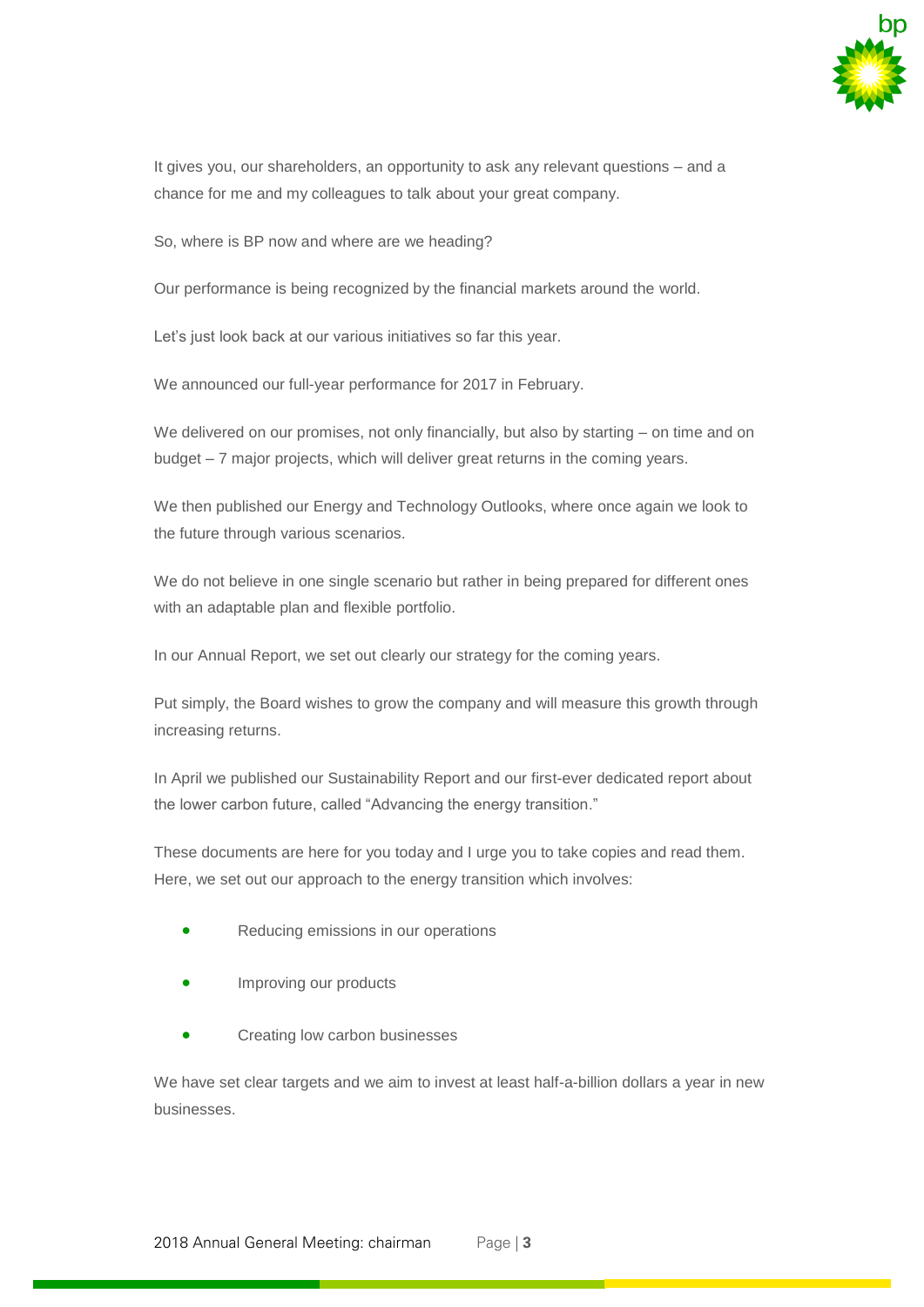

Bob will say more in a moment about this and how it contributes to the challenge of more energy for the world's increasing demand while addressing the need for lower carbon emissions.

The way that we pay our executive directors remains, in common with many other companies, a matter of focus for you, our shareholders, and society in general.

Last year you approved our revised remuneration policy.

And it is that policy and its spirit that the Board, through the remuneration committee, has applied for 2017.

We believe that the decisions we have taken, including exercising discretion, balance the strong performance of BP in 2017 with the experience of shareholders over the past three years.

And Bob and Brian have themselves made decisions that have assisted the committee's work.

I would like to thank Ann Dowling for all her work as the committee chair, particularly in engaging with shareholders and steering us through the 2017 policy.

As we will see later, these efforts have again been recognized by shareholders.

Ann is standing down from the committee at the end of this meeting. Paula Reynolds will succeed her as chair.

Again, sincere and warm thanks to Ann for all that she has done.

Before we move from remuneration, I would like to leave you with a thought for the future.

We need to ensure that we have a great executive team and we are in a global market for talent.

I believe it is in all our interests that future remuneration policies can be left to work on their own merits without frequent use of discretion.

Our executives should have the certainty that their efforts deserve.

This will require that we, from both sides, spend the time wisely to agree policies that can meet this goal.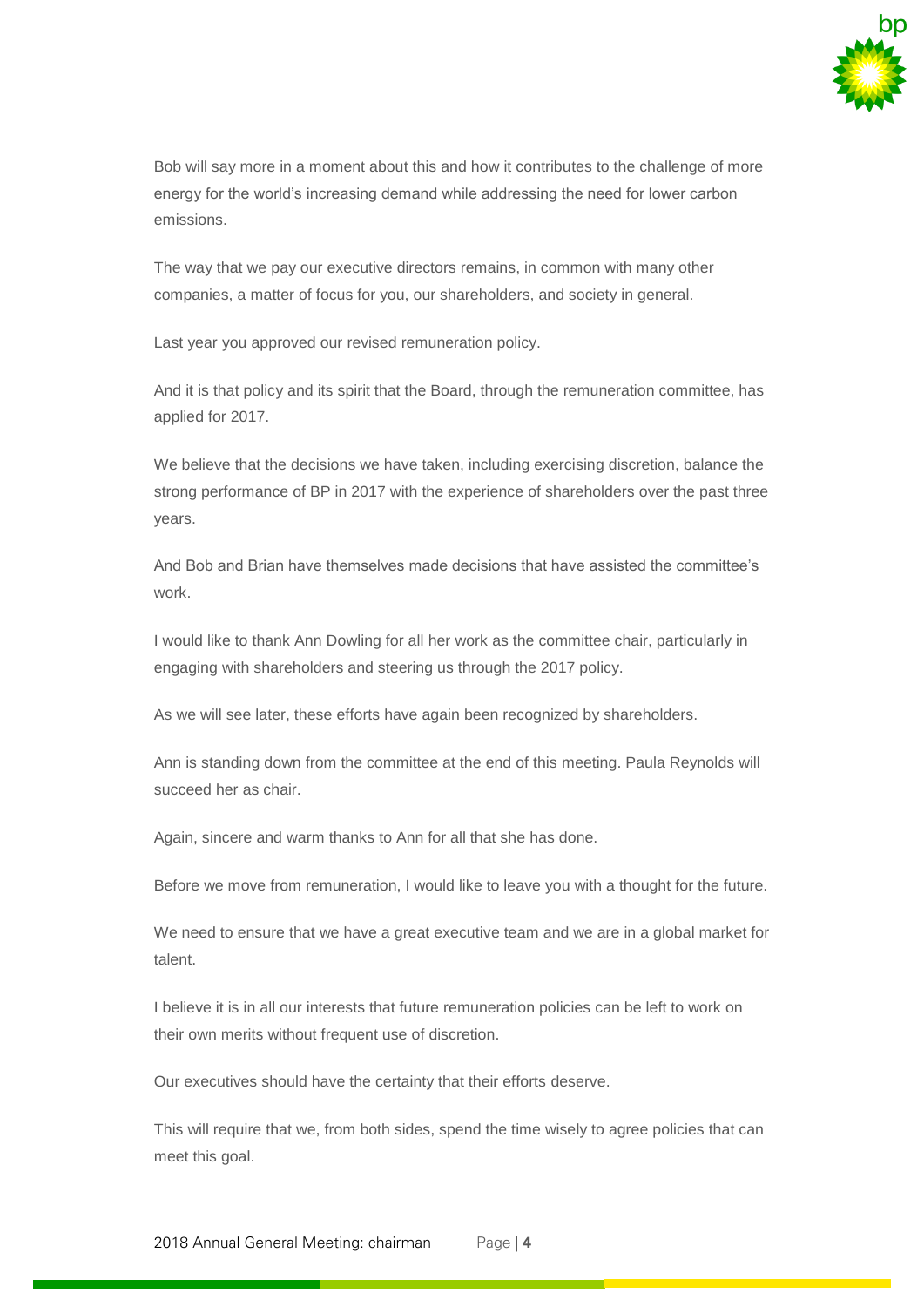

Over the year, we have seen further changes on the Board.

Paul Anderson is standing down at this AGM.

Paul joined in 2010, just weeks before the accident. Paul had previously run BHP Billiton and had lifelong experience of the energy industry.

He has made a substantial contribution to our work, not least as chair of the SEEAC.

He has given us very wise counsel and has been a great colleague.

He cannot be here today.

We thank him for all his efforts. We will miss him.

Unfortunately Alan Boeckmann cannot be here today either as he has a serious bout of flu and was is unfortunately ill and unable to travel.

You elected Melody Meyer to the Board at this meeting last year and Melody is here with the Board today.

We've already benefited from Melody's experience in the industry and her leadership on the diversity agenda.

We are proposing that Dame Alison Carnwath is elected to the Board today.

Alison has very broad experience as a non-executive director.

Alison currently chairs Land Securities, from which she will stand down shortly. Alison will join the audit committee.

With Alison joining, we will be more than 30% women on the Board and we aim higher.

Ian Davis will continue as our Senior Independent Director.

In that role, Ian led the search for my successor. It was a very thorough process and on behalf of the Board I would like to thank him.

As this is my last AGM, let me finish with some thoughts on my time with you.

My first meeting, back in 2010, was just 6 days before the Deepwater Horizon accident.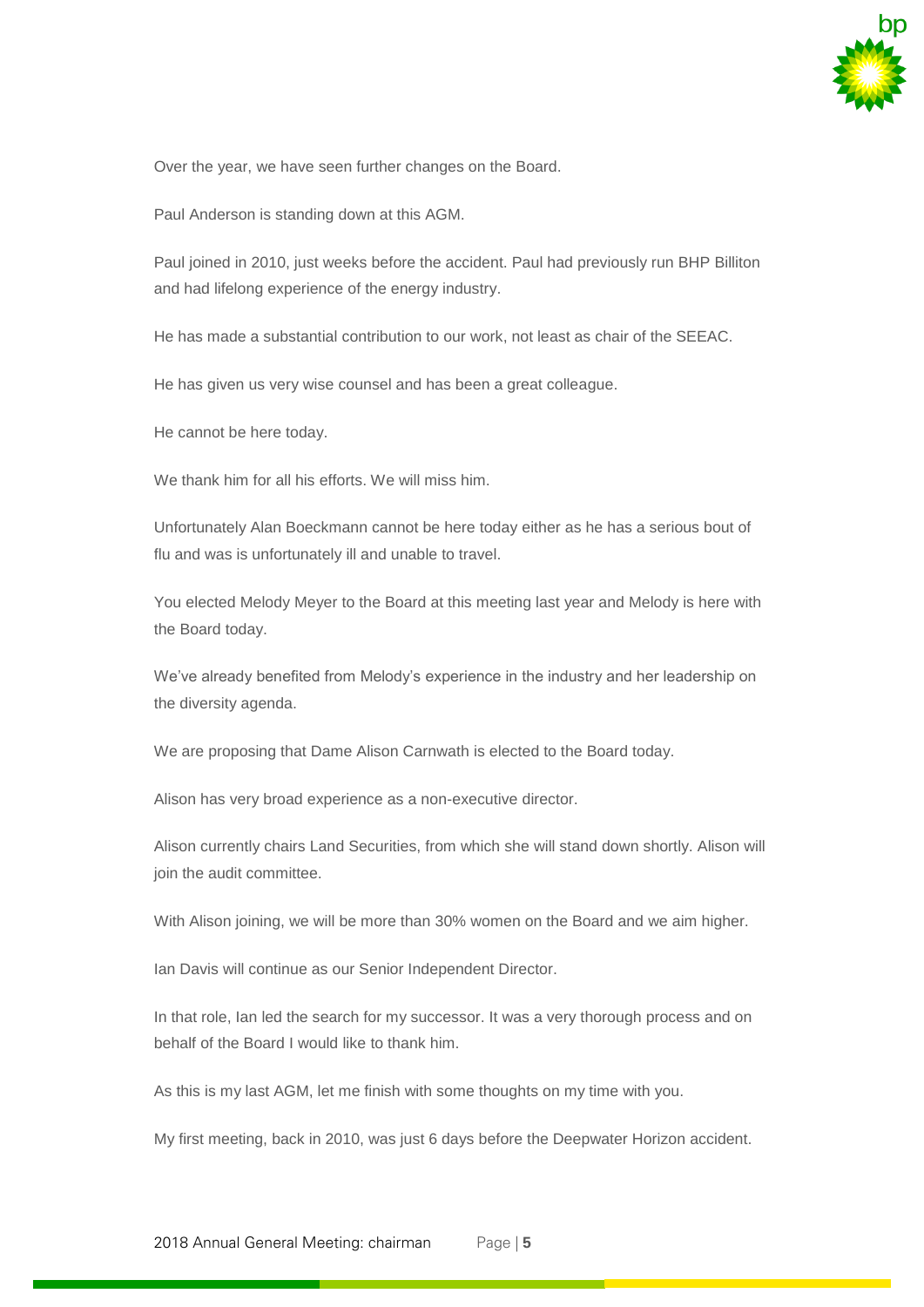

11 people lost their lives in tragic circumstances.

Families lost loved ones.

Much harm was caused.

We committed to make it right and we did.

We restored the Gulf and its economy.

That seems so long ago now but we remember it.

By remembering, that helps us make sure it never happens again.

Looking back to 2010 when we started the recovery work, Bob and I knew we had to address two overarching challenges.

The first was to make the company safer. Some believed that there could be a contradiction between being safer and maximizing returns.

We both knew that there is no such contradiction.

You build the safest company with straight and clear processes and procedures, where everyone knows their tasks and has the right training, equipment and support.

This paves the way for the safest, most efficient company with the highest returns.

I believe we have demonstrated this well by BP's steadily improving safety and performance.

The second challenge is related to the world's need for a lower carbon transition.

There is an old saying that we did not leave the stone age because we ran out of stones.

Nor will we run out of oil, but technology will provide new opportunities and we are committed to playing our role in the transition.

I am therefore especially pleased that we have just published our document, "Advancing the energy transition."

This is the result of continuing deep debates on the Board, in the executive team and with different stakeholders.